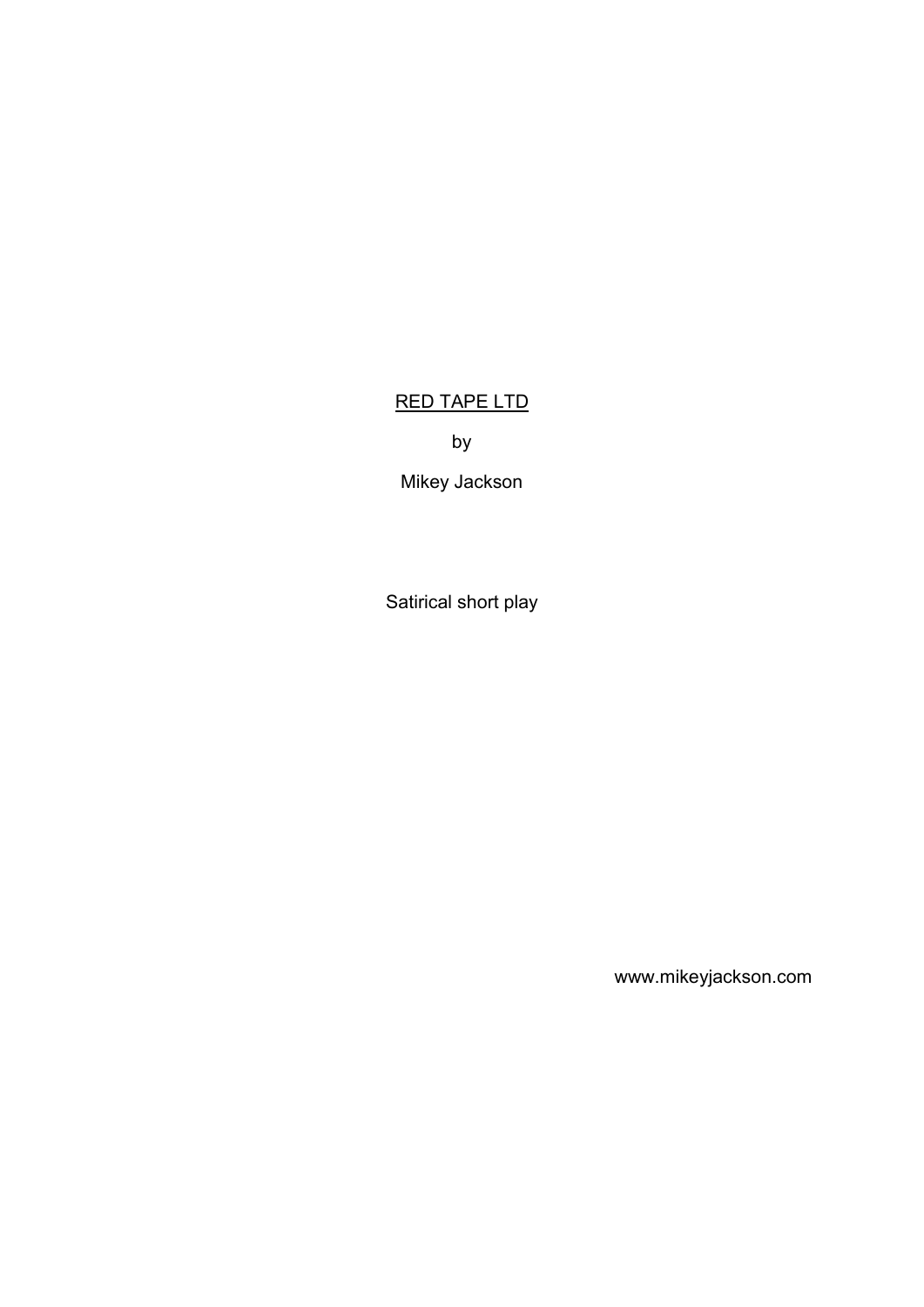### **INT. COMPANY BOARDROOM. DAY.**

# PRESENT ARE 3 "SUITS." CHAIRMAN NO BULL, MISS UNDERVALUED AND SNIDEY SUCK-UP.

- CHAIRMAN NO BULL: Ladies. Gentleman. Red Tape Ltd is in big trouble. The Government has announced its latest financial streamlining plan. Bureaucratic admin posts will suffer the majority of the cuts.
- MISS UNDERVALUED: But sir. Isn't that a good thing?
- CHAIRMAN NO BULL: It most certainly is not! Our company is Britain's most successful distributor of red tape. We've won the coveted Bureaucratic Product Award every year since its inception. And how do you think we've earnt such prestige?
- MISS UNDERVALUED: Um. Because we supply all of this country's public services?
- CHAIRMAN NO BULL: Correct. However, cuts in bureaucracy will lead to less red tape. And what will less red tape mean?
- SNIDEY SUCK-UP: (PUTS HIS HAND UP) Less profits for us, sir.
- CHAIRMAN NO BULL: Exactly.
- MISS UNDERVALUED: But isn't that the problem with today's society? Too much red tape?
- CHAIRMAN NO BULL: (SIGHS) You haven't been with us very long, have you?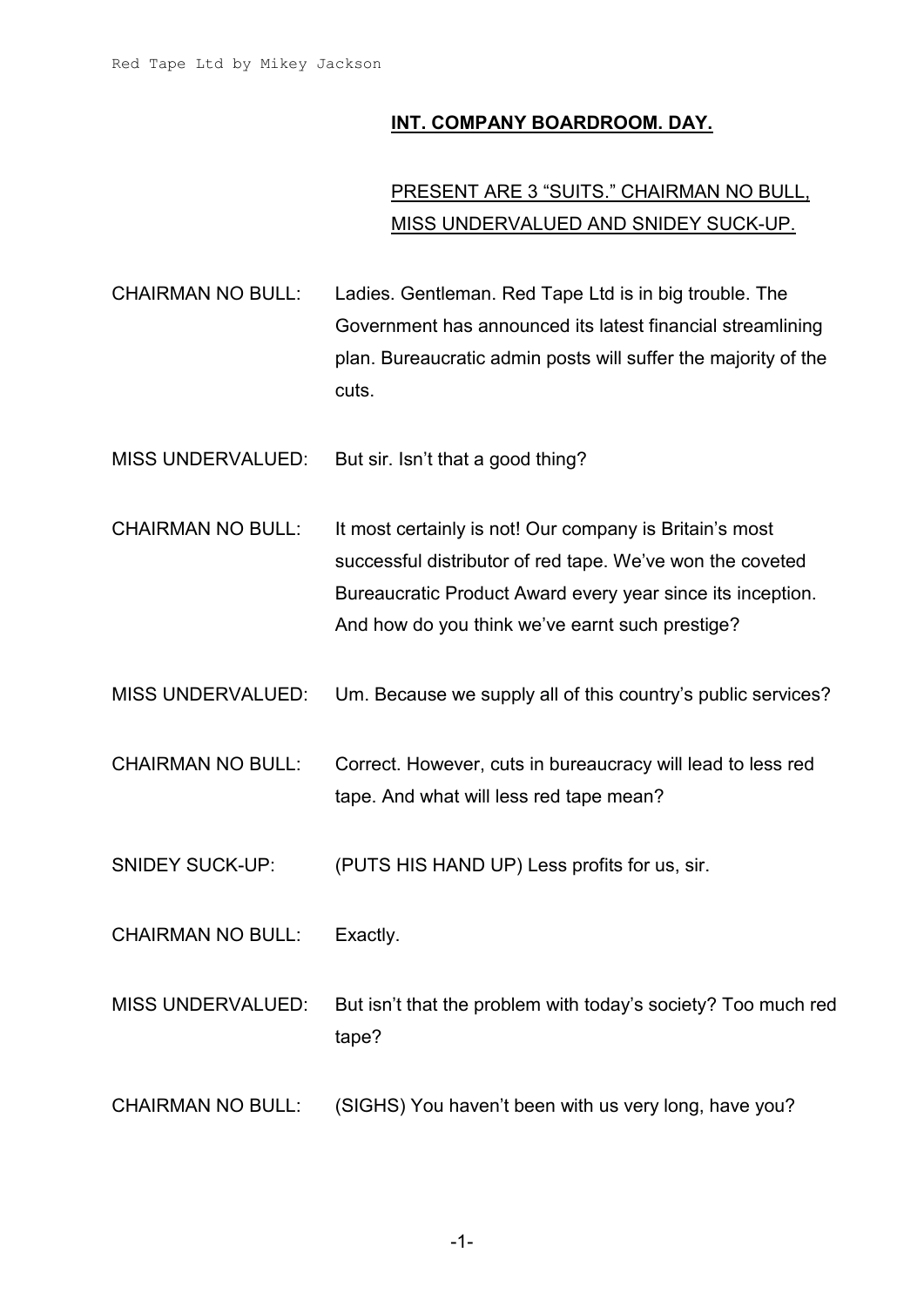MISS UNDERVALUED: Just over three weeks, sir. But you'll find I'm perfectly qualified.

SNIDEY SUCK-UP: (SARCASTIC) Yeah. To do the dishes.

MISS UNDERVALUED: (ANNOYED) I beg your pardon.

SNIDEY SUCK-UP: It's a skill to which women are better suited. Along with cooking, cleaning and childcare.

MISS UNDERVALUED: You sexist pig. Do you speak like that to your wife?

SNIDEY SUCK-UP: Not anymore. She left me.

MISS UNDERVALUED: Why doesn't that surprise me?

CHAIRMAN NO BULL: The point is! (WAITS FOR SILENCE, THEN) There could never be enough red tape. You need to realise, every slow and inept decision, every unnecessary delay, every stubborn inflexibility of modus operandi. None of these traits would be possible without the inclusion of a roll of red tape in one's desk drawer.

SNIDEY SUCK-UP: Here, here.

CHAIRMAN NO BULL: And let us not forget. Without bureaucracy, services would run way too smoothly. Legislation would be passed in a matter of days. And our trains... they'd all run on time, dammit. We simply cannot let such organised un-chaos darken the corridors of power.

MISS UNDERVALUED: Hold on. Why not?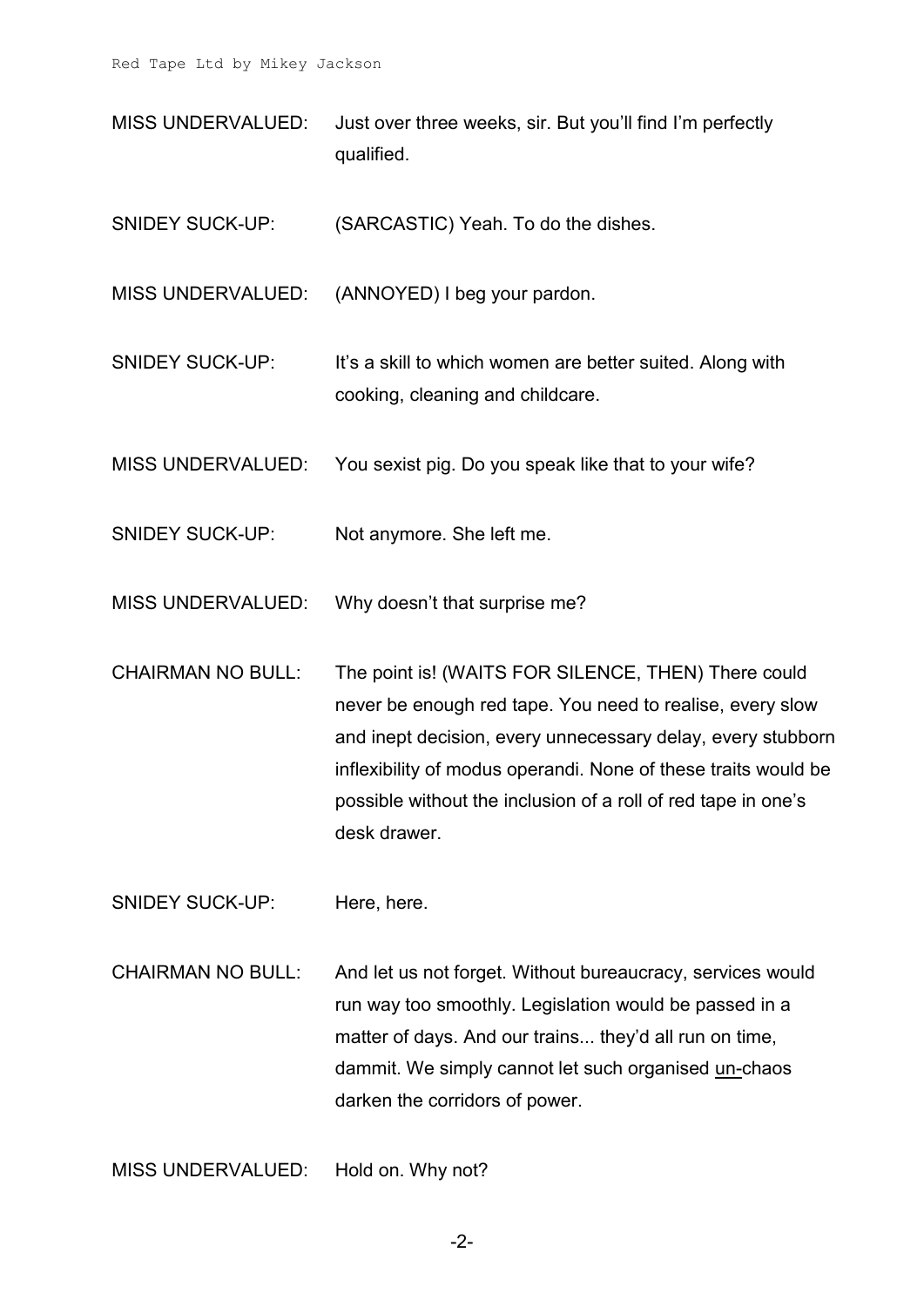- SNIDEY SUCK-UP: Isn't it obvious? We human beings aren't ready for common sense to prevail in governmental departments. Evolution simply isn't that advanced yet.
- MISS UNDERVALUED: All right then. How about we allow the company itself to evolve?
- CHAIRMAN NO BULL: And how do you suggest we do that?
- SNIDEY SUCK-UP: Yeah, that's what I'd like to know.
- MISS UNDERVALUED: It's quite simple. All we need to do is launch a new product.
- CHAIRMAN NO BULL: Is that right? So tell me, what have you got in mind?
- MISS UNDERVALUED: Well. How about blue tape?
- CHAIRMAN NO BULL: Blue tape?
- MISS UNDERVALUED: Yes. Everybody likes blue. It's a much prettier colour. And not quite so in-your-face as red.
- SNIDEY SUCK-UP: As much as I hate to admit it... she has got a point.
- CHAIRMAN NO BULL: Totally out of the question. Blue tape? Pah! What a ridiculous notion.
- SNIDEY SUCK-UP: (CHANGES HIS MIND, SNEERY) Yeah. Ridiculous notion. Typical woman.

### SHE SCOWLS AT THE SNEERY IDIOT.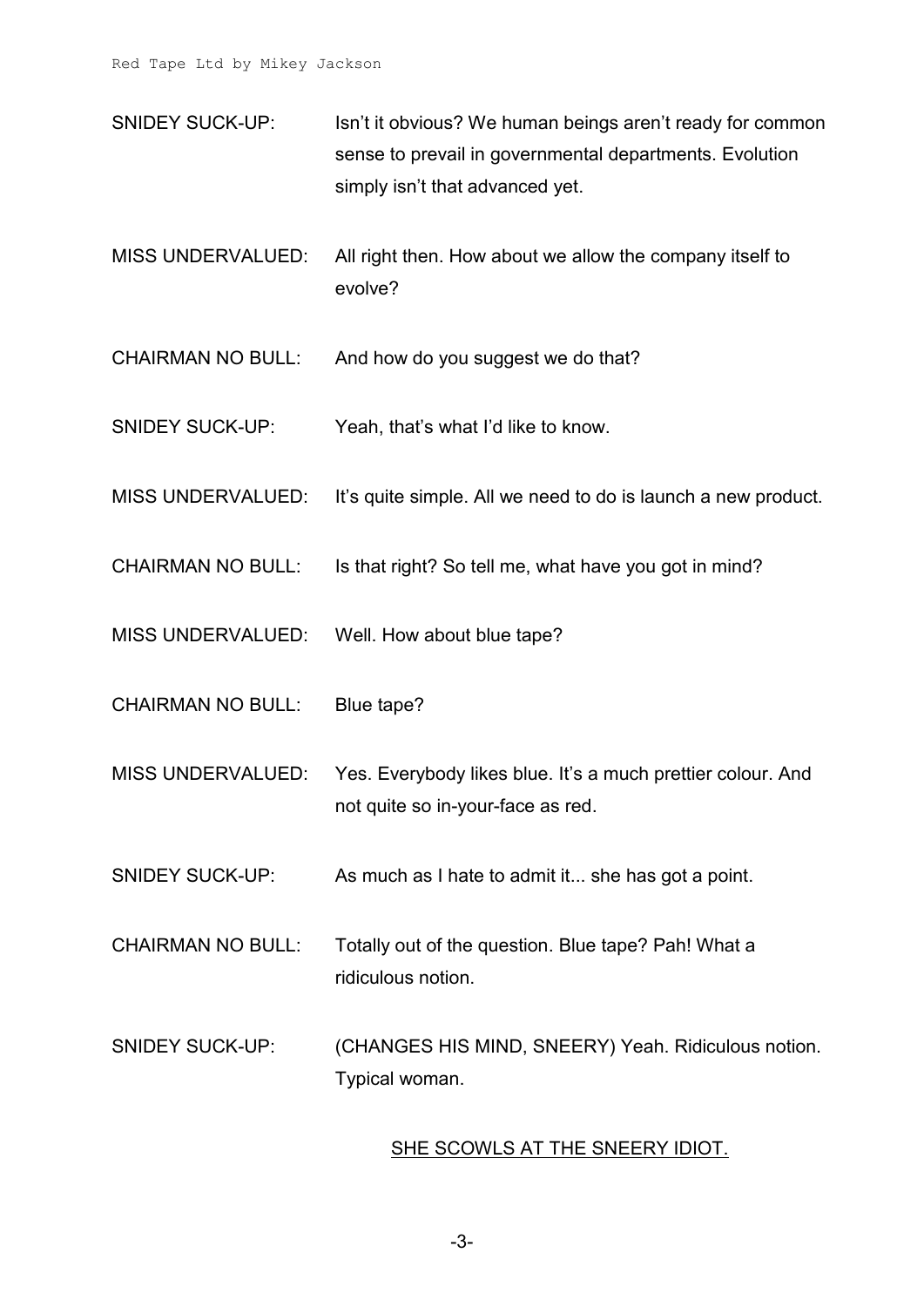CHAIRMAN NO BULL: Dear God, my father would turn in his grave.

- SNIDEY SUCK-UP: But he's still alive, sir.
- CHAIRMAN NO BULL: Shut up!
- SNIDEY SUCK-UP: Sorry, Mr Chairman, sir.
- MISS UNDERVALUED: All right. If blue's not your preferred choice, we could always go for the more environmentally friendly approach.
- CHAIRMAN NO BULL: Which is?
- MISS UNDERVALUED: Green tape.
- CHAIRMAN NO BULL: No, thank you. Next.
- MISS UNDERVALUED: Black tape?
- CHAIRMAN NO BULL: Ugh. Way too Emu.
- SNIDEY SUCK-UP: Um. Sir, I think you'll find the phrase you're looking for is Emo.
- CHAIRMAN NO BULL: Shut up!
- SNIDEY SUCK-UP: Sorry, Your Majesty.
- MISS UNDERVALUED: Anybody in favour of orange tape?
- CHAIRMAN NO BULL: Way too orangey.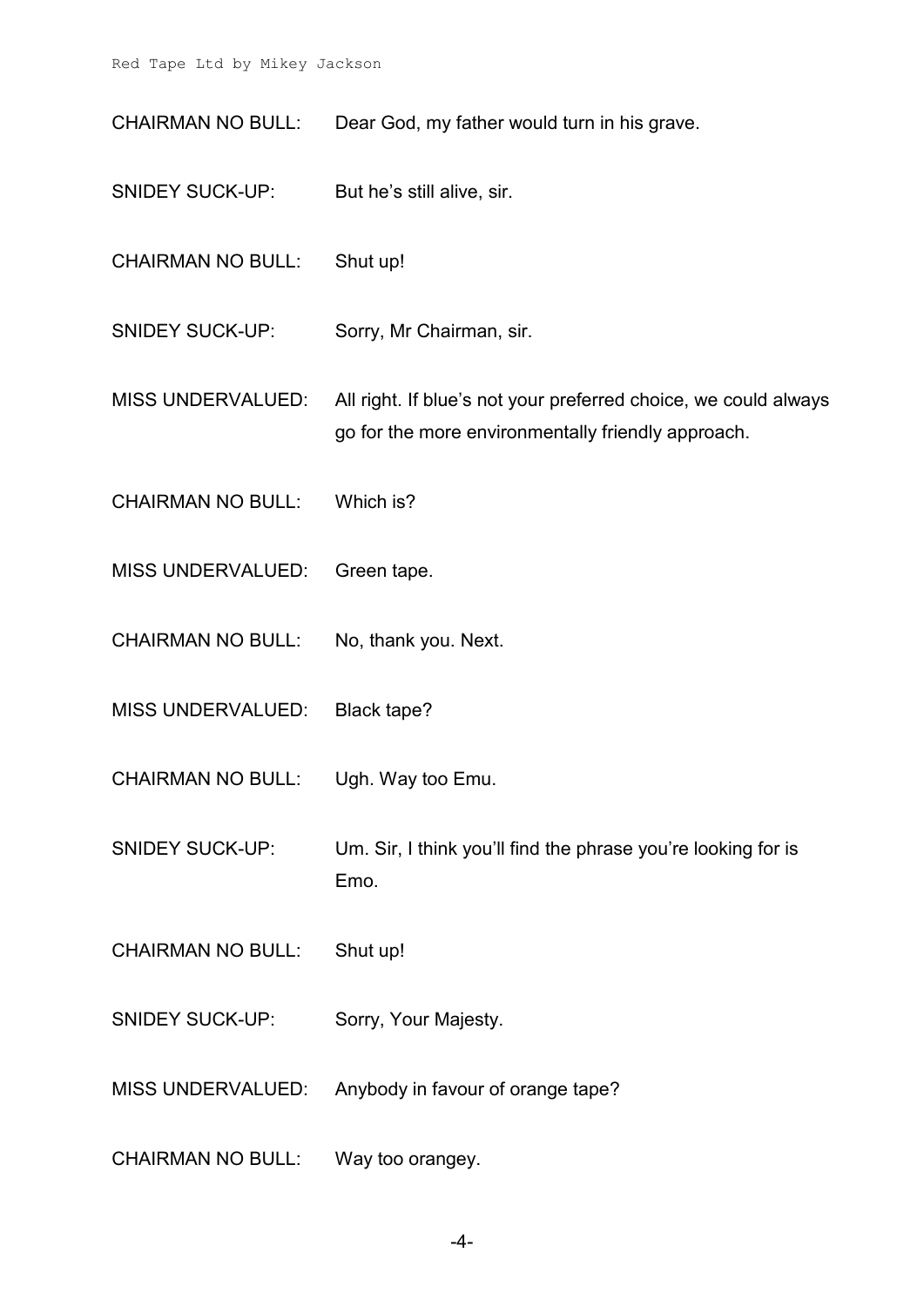MISS UNDERVALUED: Beige?

CHAIRMAN NO BULL: Too plain.

MISS UNDERVALUED: Silver?

CHAIRMAN NO BULL: No, thank you.

MISS UNDERVALUED: Purple?

CHAIRMAN NO BULL: Certainly not.

- MISS UNDERVALUED: Pink with blue spots?
- CHAIRMAN NO BULL: No, no, no, no, no! We need to think outside the box.
- SNIDEY SUCK-UP: Oh, I know. Parcel tape.

#### A WEIGHTY GROAN FROM CHAIRMAN NO BULL.

- MISS UNDERVALUED: I've got it. Sticky tape. A new range might land us the lucrative Blue Peter contract.
- CHAIRMAN NO BULL: Impossible. The deal they've got with that rival firm is watertight.

# CHAIRMAN NO BULL BANGS HIS FIST ON THE TABLE.

CHAIRMAN NO BULL: Damn them for inventing stickiness on both sides.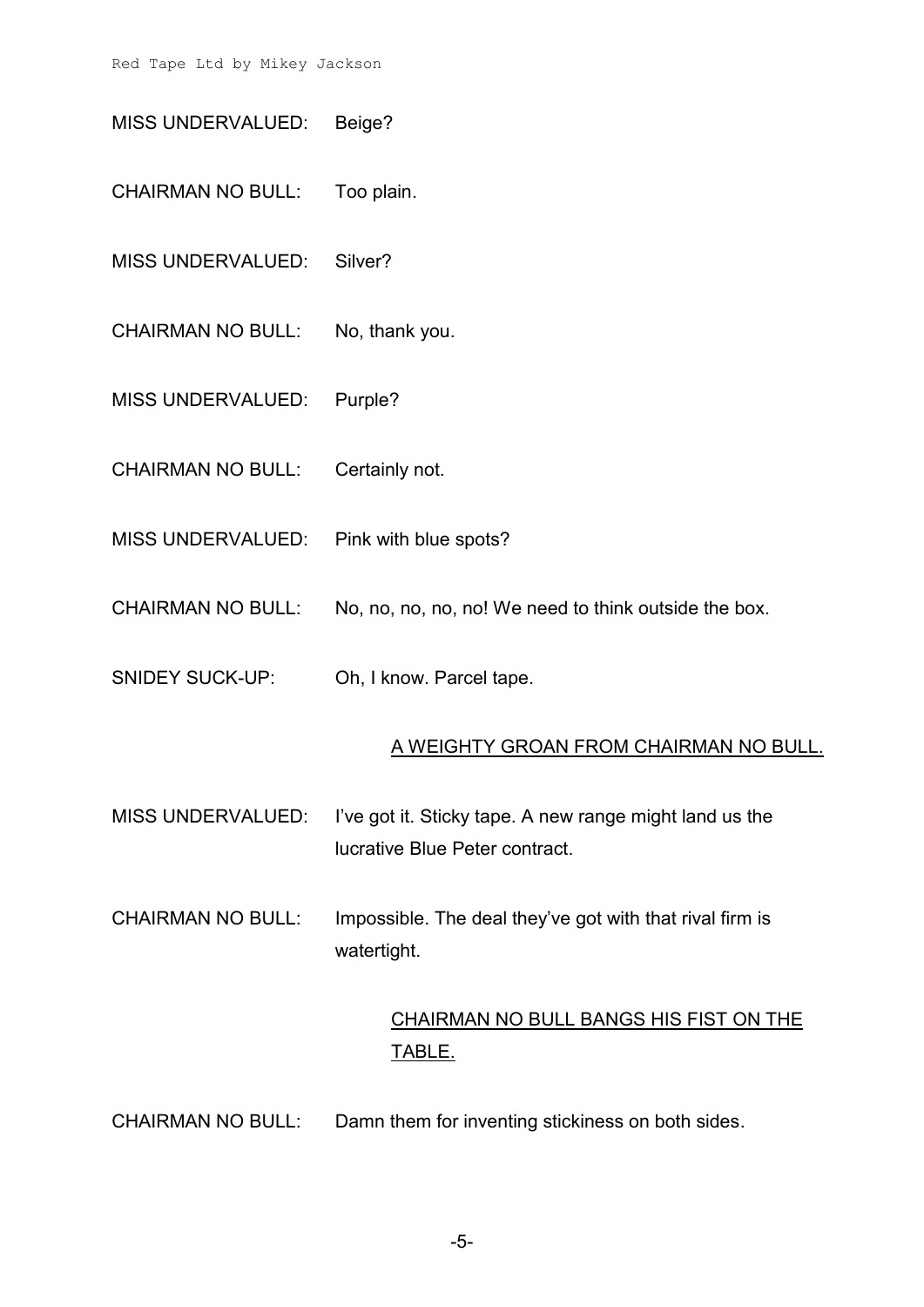SNIDEY SUCK-UP: This is getting us nowhere.

- CHAIRMAN NO BULL: Exactly. We'll stick with what we're good at. It's Red Tape Ltd's flagship product.
- MISS UNDERVALUED: Flagship product? Red tape is our only product. Which is why we're in this mess.
- CHAIRMAN NO BULL: But it's one of Britain's national treasures. Right up there with London buses. The Royal Family. And... um...
- SNIDEY SUCK-UP: (ENTHUSIASTIC) Binge drinkers. (THEN THINKS ABOUT IT) Um. Maybe that's not such a good example.
- CHAIRMAN NO BULL: We need to show the government that Red Tape Ltd is not happy with the cuts. Any suggestions?
- SNIDEY SUCK-UP: We could write a letter to our MP.
- CHAIRMAN NO BULL: (WITH A GROAN) Any proper suggestions?
- MISS UNDERVALUED: A protest march perhaps?
- CHAIRMAN NO BULL: No, no, no. Way too hippy. And we'd never pass as students.
- MISS UNDERVALUED: How about organising a flash mob?
- CHAIMAN NO BULL: What on earth is a flash mob?
- MISS UNDERVALUED: It's where crowds of planted people suddenly start dancing in a public place.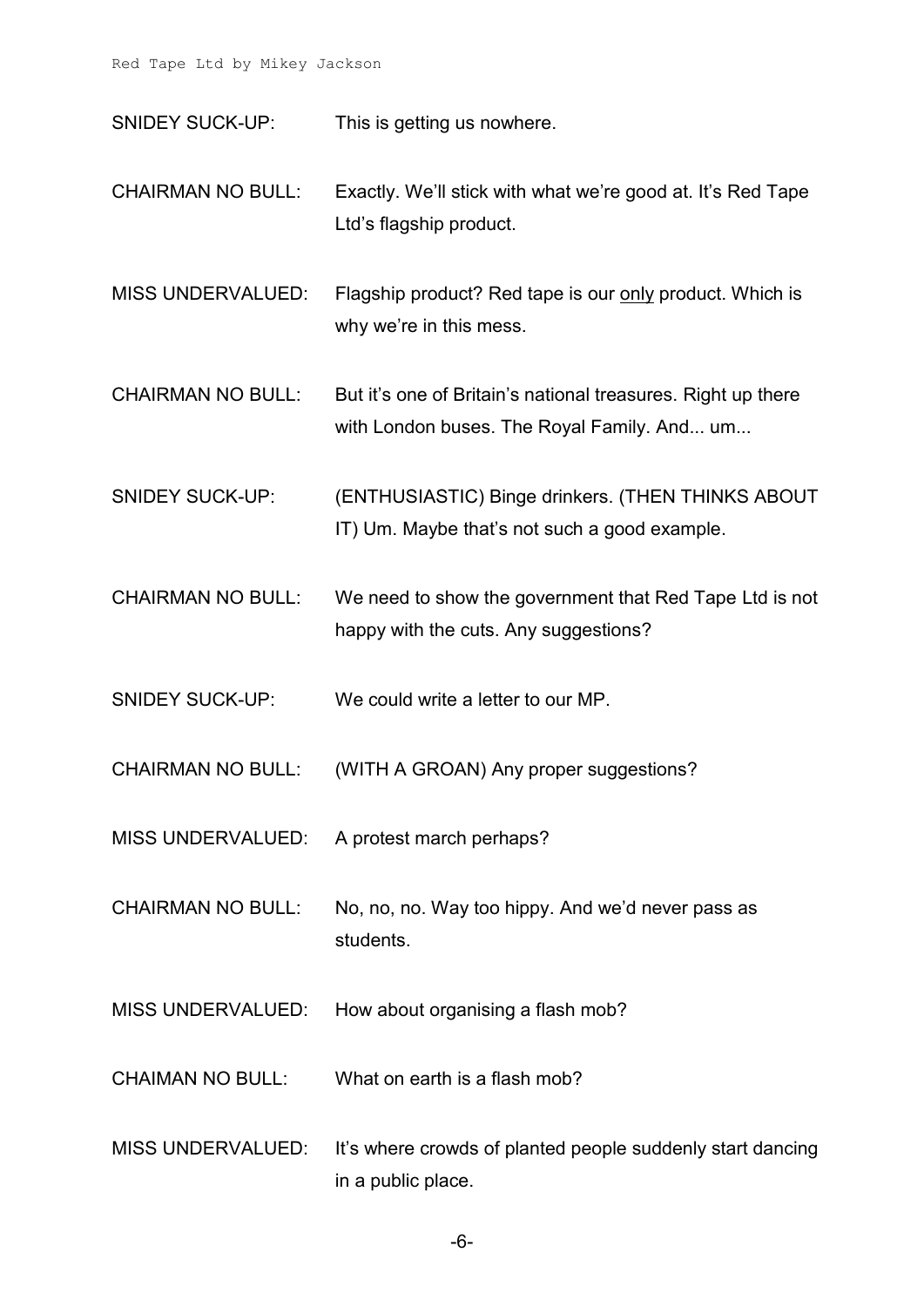- SNIDEY SUCK-UP: Crowds of plastered people dancing in a public place? Sounds to me like a wedding reception.
- MISS UNDEVALUED: Planted, not plastered. Don't you see? It's a tried and tested method for raising public awareness of a company in a fun way. Which is exactly what we need here.
- CHAIRMAN NO BULL: I can see what you're saying. It's not a bad idea. But our flagship product would hinder its organisation.
- MISS UNDERVALUED: In what way?
- CHAIRMAN NO BULL: Planning permission would be a nightmare. Too much red tape.

#### MISS UNDERVALUED GROANS.

- CHAIRMAN NO BULL: Think, people, think. We need to save our market. Red tape and bureaucracy go hand in hand. Like Laurel and Hardy. Fred and Ginger. Or... um...
- MISS UNDERVALUED: Fish and chips?
- CHAIRMAN NO BULL: Dammit, woman, this is no time to think of your stomach.
- SNIDEY SUCK-UP: (SNEERY) Yeah. Food is for wimps.
- CHAIRMAN NO BULL: On second thoughts, maybe lunch is a good idea after all.
- SNIDEY SUCK-UP: Yeah. Food is good.